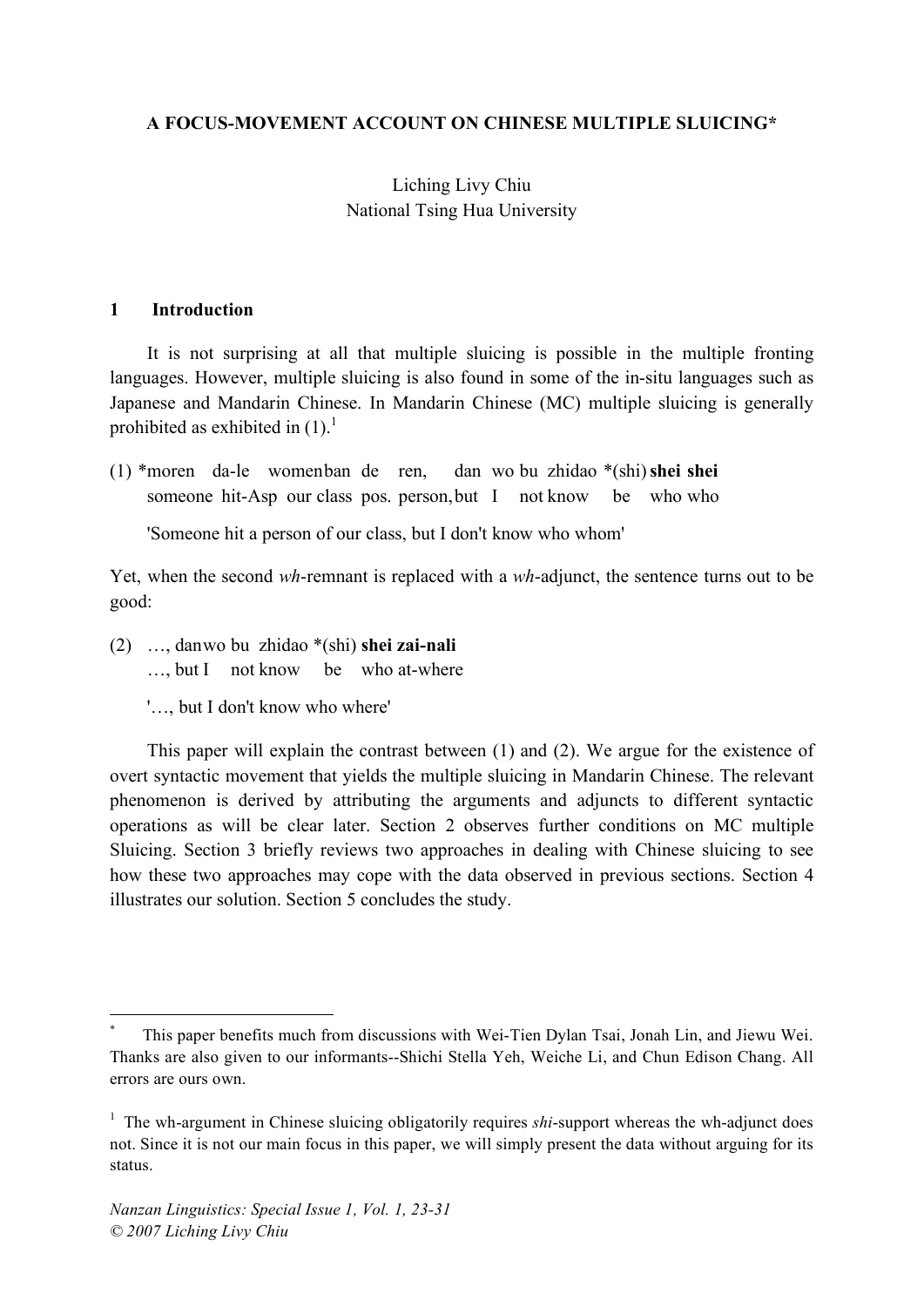# **2. Further observation**

In this section, we show further restrictions on MC multiple sluicing. First, the order of the *wh*-remnants is absolutely strict. The *wh*-adjunct must follow the *wh*-argument as the contrast exhibited in (3-4).

(3) a. moren diao-le qian, dan wo bu zhidao \*(shi) **shei zai-nali** someone lost-Asp money but I not know \*(be) who at-where 'Someone lost money, but I don't know who where'

- b. \*…, dan wo bu zhidao **zai-nali** \*(shi) **shei** …, but I not know at-where be who '…, but I don't know where who'
- (4) a. Zhangsan da-le moren, dan wo bu zhidao \*(shi) **shei weishenme** Zhangsan hit-Asp someone, but I not know be who why

'Znangsan hit someone, but I don't konw who why.'

b. \*…, dan wo bu zhidao **weishenme** \*(shi) **shei** …, but I not know why be who

'…, but I don't know why who'

Second, multiple sluicing in Chinese is possible only if the antecedents of the two *wh*-remnants are clausemate with each other. Consider the following:

(5) moren gaosu Zhangsan [xuexiao you yi-chanyianjian], someone tell Zhangsan school haveone-CL lecture dan wo bu zhidao \*(shi) **shei zai-nali** but I not know \*(be) who at-where

'Someone told Zhangsan that there is a lecture at school, but I don't know who where'

The *wh*-adjunct *zai-nali* 'where' here can only be associated with an implicit adjunct in the matrix clause, instead of the embedded one. We thus get a reading questioning *who told Zhangsan the news and where he told the news*. It is impossible to get an embedded reading questioning *where the speech would be held*.

The relevant accounts on the clausemate condition are also available in the literature (Nishigauchi 1998; Takahashi 1994). The example is as in (6). We will argue later that this condition follows from the phase theory in which *wh*-phrases in different phase domain could not be linearized together.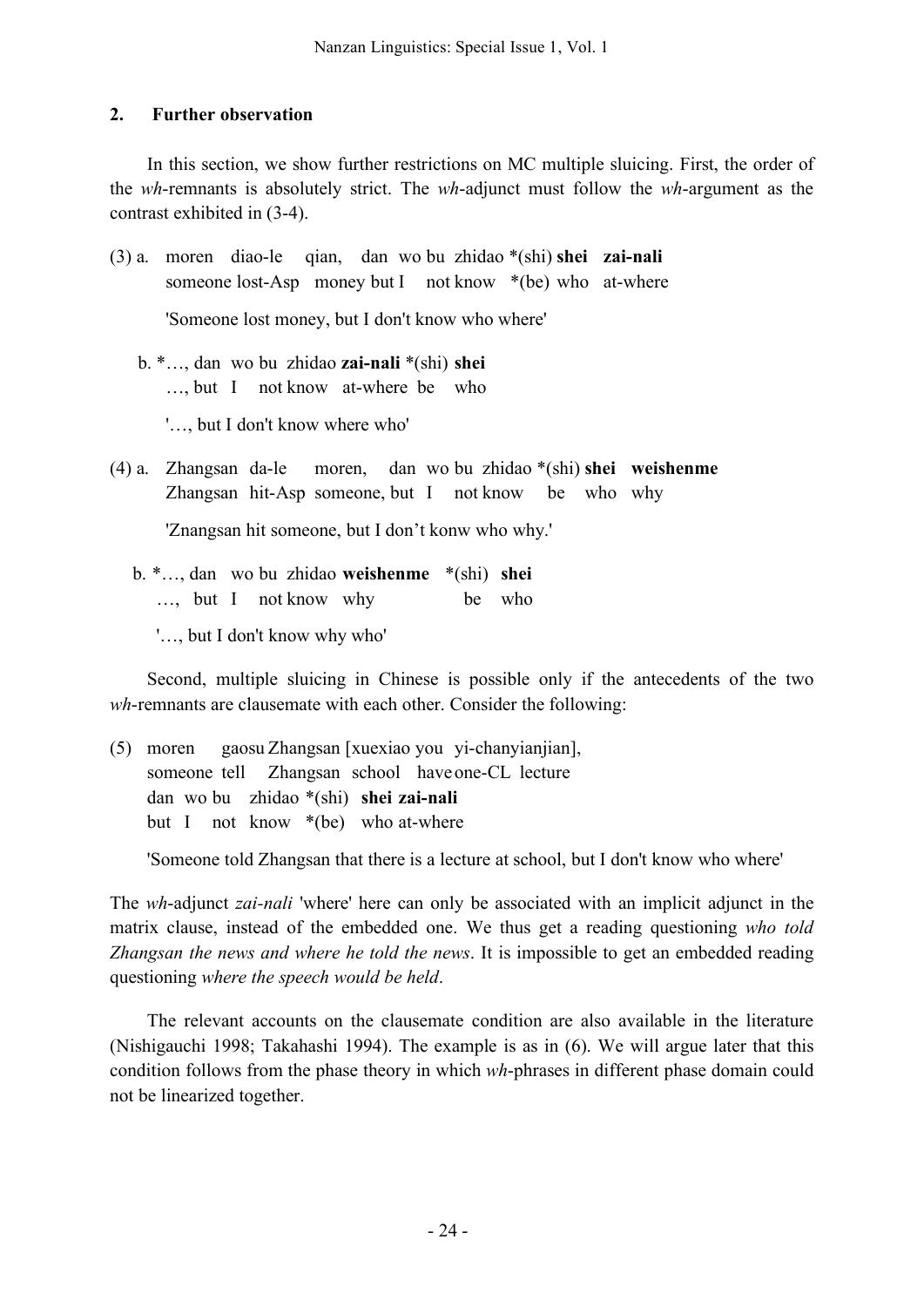(6) \*Hanako -ga dareka -ni [ Taro-ga nanika-o tabeta to] iituketa rasii ga, H. -nom smone.-dat T. -nom smthg.-acc ate C told seem but 'It seems that Hanako told someone that Taro ate something, but . . . '

Boku -wa [ dare-ni nani-o (da) ka] wakara -nai I -TOP who-DAT what-ACC COP Q know -NEG

'I don't know to whom what.'

### **3. Possible accounts**

In this section we briefly review two accounts of Chinese Sluicing, the null-*pro* approach and the focus movement approach, and see how these two accounts can cope with the observation thus far.

## **3.1 The null-pro approach**

Wei (2004) proposes that the structure of sluicing in Mandarin Chinese involves a null-*pro* and a base-generated *wh*-remnant as illustrated in (7).

(7) Zhangsan mai-le mo-ge-dongxi, dan wo bu zhidao [*pro* \*(shi) sheme]. Zhangsan buy-Asp some-CL-thing, but I not know be what

'Zhangsan bought something, but I don't know what.'

This analysis captures the in-situ nature of Chinese *wh*-elements and allows us to deal with the Island Repair phenomenon (cf. Chung1995, Merchant 1999). Wei further characterizes the status of *pro* in his framework as subject *pro*, referring to certain nominal in the antecedent clause, and event *pro*, refereeing to the event denoted by the antecedent clause.

However, one of the fatal problems of the *pro* analysis is on the interpretation of the elided constituent. Sluicing structure displays a strict-sloppy ambiguity as in (8). The missing anaphor taziji 'himself/ herself' in the sluiced clause could be interpreted either as *why Lisi was scolded* or *why Zhangsan was scolded*. But when the subject preceding the copular is realized, the only interpretation is the strict reading (9). This approach then must explain how the sloppy reading in the sluicing structure (8) is possible.

(8) Zhangsan zhidao taziji weisheme bei ma, Lisi yie zhidao (shi) weisheme. PN. know himself why past-scold, PN. also know LINKwhy. 'Zhangsan knows why he was scolded, and Lisi also knows why'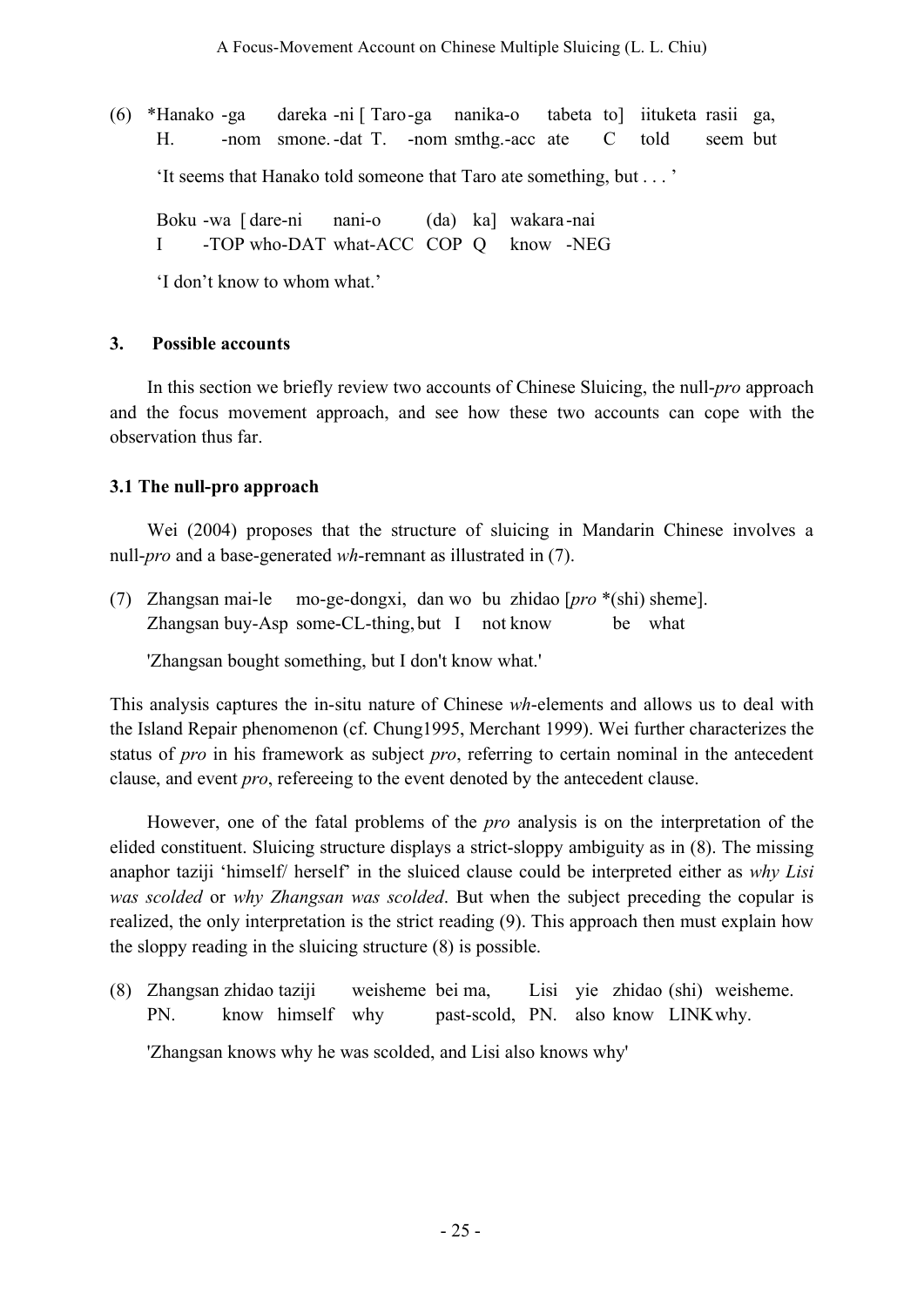(9) Zhangsanzhidao taziji weisheme bei ma, Lisi yie zhidao zhe-jian-shi shi PN. know himself why past-scold, PN. alsoknow this matter LINK weisheme why.

Second, one would suggest a coordination analysis where the multiple *wh*-remnants are conjoined by some implicit conjunction, say *he* 'and' or *yiji* 'and'. This may endorse Wei's (2004) account which treats the *wh*-remnants as base-generated (predicational) nominals.

- (10) …, dan wo bu zhidao [*pro* \*(shi) **shei** (he/yiji) **zai-nali**]] …, but I not know be who and/and at-where
	- '…, but I don't know who and where.'

Yet, adopting this approach, we still do not know why two *wh*-arguments cannot co-occur with each other in Chinese multiple sluicing since in principle two arguments can be conjoined by some conjunction.

(11) \*…, dan wo bu zhidao [*pro* \*(shi) [shei (he) shei]] …, but I not know be who and whom '…, but I don't know who and whom.'

Third, the null-*pro* approach would not be able to account for the clausemate condition since the null-*pro* can be freely referring to entities/events of the matrix clause or the embedded clause. Take (5), repeated here:

(5) moren gaosu Zhangsan [xuexiao you yi-chanyianjian], someone tell Zhangsan school have one-CL lecture dan wo bu zhidao \*(shi) **shei zai-nali** but I not know \*(be) who at-where

'Someone told Zhangsan that there is a lecture at school, but I don't know who where'

If we allow only one nominal-*pro* in the sluiced clause as in (12), it seems to be able to account for the clausemate condition because it questions *who is the person and where he is*, both of which are within the matrix clause, as required by the clausemate condition. However, upon closer inspection, one will find that the real reading is the one questioning *who told Zhangsan the news and where the event (of his telling the news) happened*, which is not predicted by the nominal-*pro* approach. Moreover, if the *pro* is an event-*pro*, we will get an ungrammatical sentence since the event represented by *pro* cannot be predicated by *who*. That is, it is simply ungrammatical to say *the event is who*.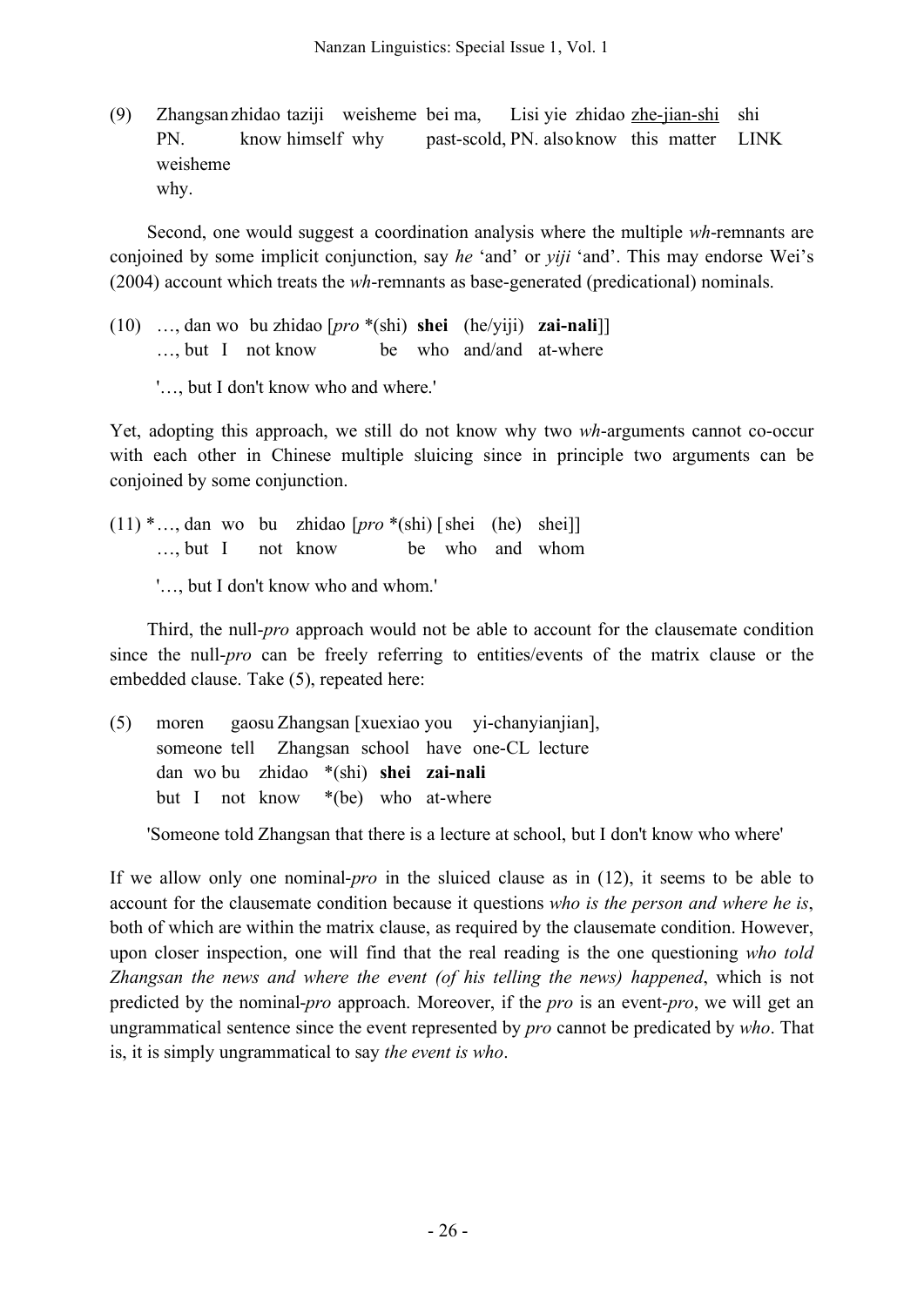(12) …, dan wo bu zhidao [*pro* \*(shi) shei zai nali] but I not know  $*(be)$  who at where but I don't know who where'

Even if we might postulate two independent *pros* as the following, where the first *pro* is a nominal-*pro* and the second *pro* is an event-*pro*, such an postulation will be too powerful.

(13) …, dan wo bu zhidao [*pro* \*(shi) shei] [*pro* zai-nali] but I not know  $*(be)$  who at-where

but I don't know who where'

This reasoning is this. Either *pro* may be freely referring to entities/events of the matrix clause or the embedded clause. The clausemate condition is thus not maintained because the second *pro* may refer to the event in the embedded clause while the first *pro* refers to someone in the matrix clause.

In the following subsection, we will see how the other approach may fare with the paradigm discussed so far.

# **3.2 The focus movement approach**

Wang (2002, 2005) and Wang and Wu (2005) propose that the *wh*-remnants in Chinese sluicing construction should have undergone overt focus movement. As illustrated in (14) *shenme* 'what' is attracted from within IP before Spell-Out to check the feature [+Foc]. PF-deletion is then applied to IP to yield the surface form.

(14) …, dan wo bu zhidao  $[CP OP_{i[+Q]}[C \text{ shi } [FP \text{ shenne}_{i} [F_{i[+Foc]}[F_{i+G}]])]$ …, but I not know be what

'…, but I don't know what'

However, additional constraints have to be enforced so that the above observed distributions can be accounted for.

Let's start with the multiple *wh*-sluicing first. Takahashi (1993) assumes multiple Spec positions to account for multiple *wh*-remnants in Japanese. Yet, it cannot explain why in Chinese Sluicing two *wh*-arguments cannot co-occur. On the other hand, Takahashi (1994) suggests that in Japanese multiple *wh*-sluicing constructions one *wh*-element may adjoin onto the other *wh*-element to form an amalgamated *wh*-phrase. This amalgamated *wh*-phrase then moves to the Spec position of CP. Though an additional constraint (15) would have to be enforced, such an analysis may explain the clausemate condition in Japanese.

(15) Adjunction of a wh-phrase to another wh-phrase cannot cross a clausal boundary.

(Takahashi 1994: 289)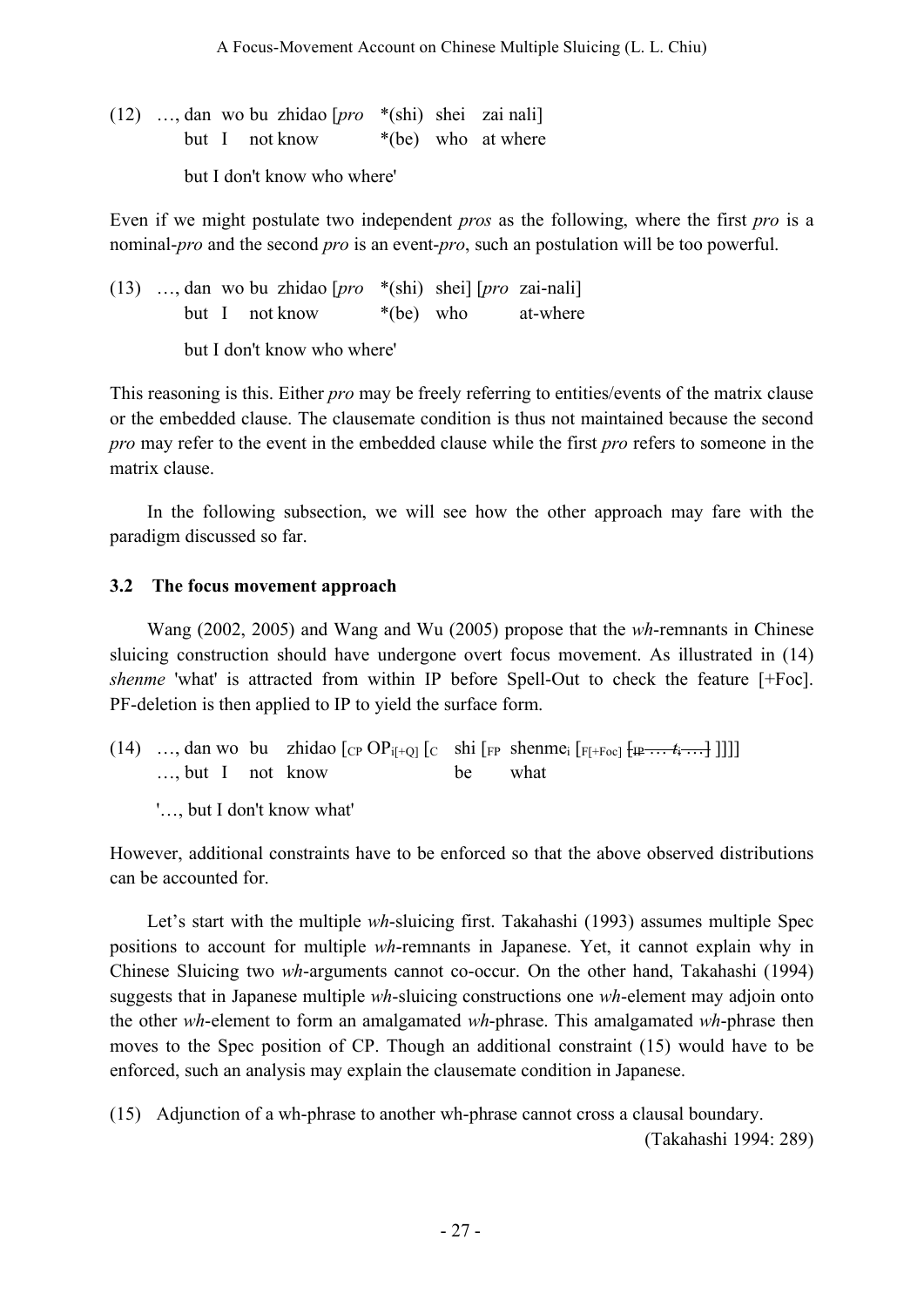For Mandarin Chinese, however, the adjunction account in Japanese still cannot explain why two *wh*-arguments cannot be adjoined together as already demonstrated in (1). In the following section we would like to propose our solution to the restrictions on MC multiple sluicing.

## **4. Solution**

To propose a movement account of the *wh*-phrases in *wh*-in-situ language might seem to be unreasonable. But recently, some attention Richard (2001) Lasnik (2006) has been paid onto the repair phenomenon of ellipsis structures. The idea is rather straightforward. A *wh*-dependency is composed of a head and a trace, so the PF realization of an utterance needs an instruction on which part of the chain to be realized. In a feature driven theory of A-bar dependency, languages are divided into at least two types in relation to two different strengths of features. A strong-feature-driven movement demanded its head to be realized and a weak-feature-driven dependency would result in the in-situ *wh*. In the structure of ellipsis, the deletion of a constituent would repair the invalid realization by forcing the A-bar dependency to realize its head. The multiple focus movement is in line with such an idea. When more than one item is under focus, they must be somehow repaired in the ellipsis.

Before we present our solution, let's recapitulate the characteristics of multiple sluicing in Mandarin Chinese:

(16)

- a. **Number**: Multiple sluicing does not allow more than one *wh*-argument, whereas no such restriction required for *wh*-adjuncts.
- b. **Ordering**: *Wh*-adjuncts cannot precede any *wh*-argument.
- c. **Clausemateness**: The antecedents of the two *wh*-remnants must be clausemate with each other

Base on the above observation, we propose that the *wh*-argument and *wh*-adjunct in MC multiple sluicing in effect undergo different syntactic operations. For the first property (16a), we suggest that there be only one Specifier position of FP to situate the *wh*-argument as the process of Substitution. *Wh*-adjuncts, on the other hand, can only adjoin to FP as adjunction. In this fashion, more than one adjunct can be derived on the sluice.

For the second property (16b), we propose that after the *wh*-argument is attracted to the Spec FP, it still needs to undergo further movement to some higher projection in CP to check the relevant D-linking feature due to its D-linking/specific property (cf. Yang 2006). Hence, the ordering between the *wh*-argument and the *wh*-adjunct is always fixed as illustrated in the following diagram.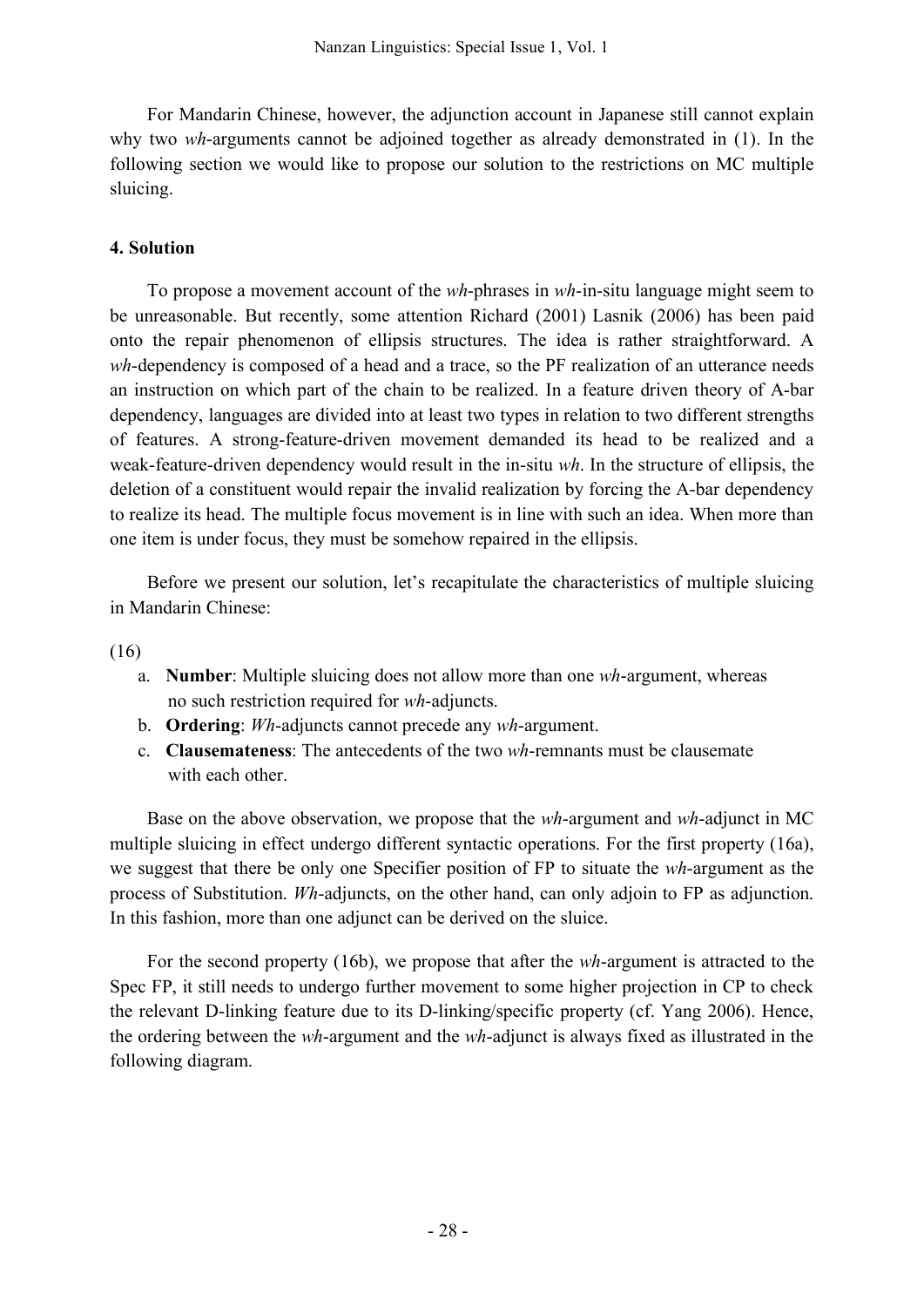

For the third property (16c), two proposals are in hand, i.e., Takahashi (1994) and Fox & Pesetsky (2003). For Takahashi's (1994) analysis, as is mentioned above we would have to add an additional constraint (15) regulating long distance adjunction. Also, further raising of the *wh*-argument from the amalgamated *wh*-complex to the Topic position is not possible since this amalgamated chunk is already fixed. For Fox & Pesetsky's (2003) approach, the ordering of the multiple *wh*-remnants may still be decided if both the *wh*-remnants undergo overt movement. Therefore, we will have to figure another way out. We hereby propose that the clausemate condition of sluicing is related to the phase theory and the Attract Closest (Boskovic 1997, Kitahara 1997, Richards 2001). Suppose before *wh*-movement and subsequent deletion the structure of multiple *wh*-construction is as (18). Now, when the matrix C-head Attracts the *wh*-phrase the check the relevant features, the closest *wh*-phrase, *wh*-phrase<sub>1</sub>, is attracted by Attract Closet condition. When it comes to the second *wh*-phrase, *wh*-phrase<sub>2</sub>, it has already been spelt out and cannot be attracted further. Subsequent deletion would wrongly delete the *wh*-phrase<sub>2</sub>.

(18)  $\begin{bmatrix} C_P & C_{[-1]} & \lbrack P_{\cdot} \ldots & W_{\cdot} \rbrack P_{\cdot} \ldots \lbrack P_{\cdot} \ldots & W_{\cdot} \rbrack P_{\cdot} \ldots \lbrack P_{\cdot} \ldots \lbrack P_{\cdot} \ldots \lbrack P_{\cdot} \ldots & W_{\cdot} \rbrack P_{\cdot} \ldots \lbrack P_{\cdot} \ldots \lbrack P_{\cdot} \ldots \lbrack P_{\cdot} \ldots \lbrack P_{\cdot} \ldots \lbrack P_{\cdot} \ldots \lbrack P_{\cdot} \ldots \lbrack P_{\cdot} \ldots \l$ 

Even if the *wh*-phrase<sub>2</sub> can first move to the SpecCP position to avoid being spelt out early as in (19a), when the derivation comes to the matrix C-head, by Attract Closest it is the  $wh$ -phrase<sub>1</sub> that will be first attracted to the matrix SpecCP as illustrated in (19b). Assuming that Attract Closet will have to attract elements of the same clause, when it comes to (19c), further movement of the *wh*-phrase<sub>2</sub> to the matrix clause will not be acceptable.

(19) a. Step 1  
\n
$$
\begin{bmatrix}\n\text{FP} & \text{shi } [\text{FF}] \\
\text{FP} & \text{F1} \\
\text{FP} & \text{F2} \\
\text{FP} & \text{F1}\n\end{bmatrix}\n\begin{bmatrix}\n\text{TP} & \text{F1} \\
\text{FP} & \text{F2} \\
\text{FP} & \text{F1}\n\end{bmatrix}\n\begin{bmatrix}\n\text{FP} & \text{F1} \\
\text{FP} & \text{F2} \\
\text{FP} & \text{F1}\n\end{bmatrix}\n\begin{bmatrix}\n\text{TP} & \text{F1} \\
\text{FP} & \text{F2} \\
\text{FP} & \text{F1}\n\end{bmatrix}
$$

b. Step 2  
\n
$$
\begin{array}{c}\n\text{[FP]} \ \mathit{wh}\text{-phrase}_1 \ \mathit{shi}_{[+F]} \ [\text{IP} \dots \ \mathit{t}_1 \dots \ [\text{FP} \ \mathit{wh}\text{-phrase}_2 \ \mathit{shi}_{[+F]} \ [\text{IP} \dots \ \mathit{t}_2 \dots ]\n\end{array}
$$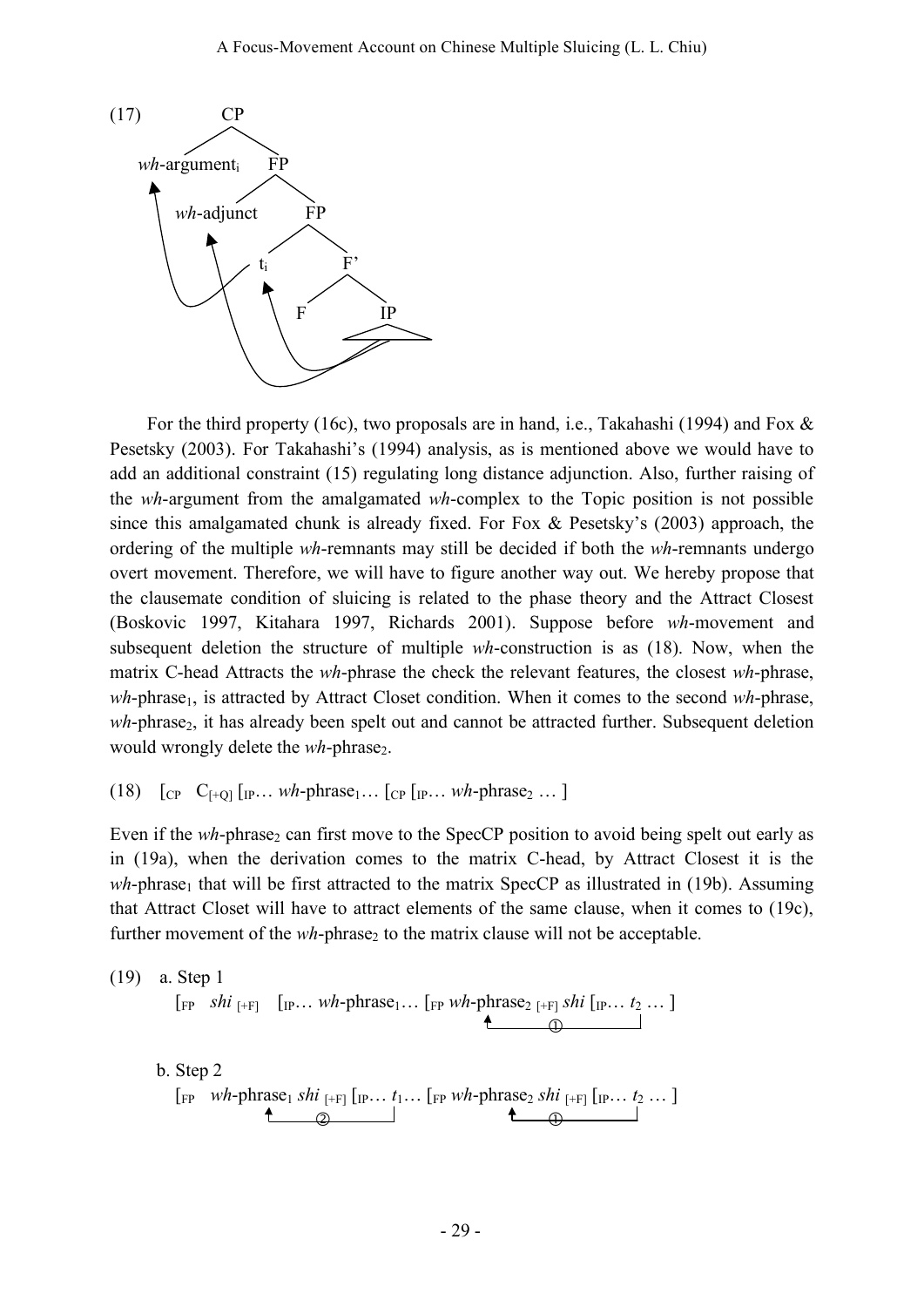

#### **5. Concluding Remarks**

This article discusses an idiosyncratic paradigm of multiple sluicing where *wh*-argument/adjunct asymmetries are observed in both the number and the order of the *wh*-remnants. We argue that such a paradigm of MC multiple sluicing results from different syntactic operations on the focus projection, FP. Specifically, one and only one *wh*-argument is attracted to the [Spec, FP] to check the relevant feature [+Foc] as a process of Substitution while multiple *wh*-adjuncts may be adjoined to FP as Adjunction. The correct ordering is facilitated via further movement of the *wh*-argument to the Topic position of CP to check the relevant D-linking feature. Finally, the clausemate condition is accounted for with the help of Phase theory and Attract Closest.

#### **References**

- Adams, Perng Wang. 2004. The Structure of Sluicing in Mandarin Chinese, In *Penn Working Papers in Linguistics*, 10.1:1-16. University of Pennsylvania.
- Aoun, Joseph, and Yen-hui Audrey Li. 2003. Essays on the Representational and Derivational Nature of Grammar. Cambridge: MIT Press.
- Bošković, Željko 1998. On the Interpretation of Multiple Questions. *ms*. University of Connecticut.
- Bošković, Željko. 2002. On multiple wh-fronting. *Linguistic Inquiry* 33:351-383.
- Grewendorf, Günther. 2001. Multiple wh-fronting. *Linguistic Inquiry* 32:87-122.
- Huang, C.-T. James 1982. *Logical Relation in Chinese and the Theory of Grammar*, PhD Dissertation, MIT.
- Lasnik, Howard. 2006. Repair by Ellipsis, *ms*. University of Maryland.
- Merchant, Jason 1999. *The Syntax of Silence: Sluicing, Islands, and Identity in Ellipsis*, PhD Dissertation, University of California, Santa Cruz.
- Nishigauchi, Taisuke. 1998. 'Multiple sluicing' in Japanese and the functional nature of w*h-*phrases. *Journal of East Asian Linguistics* 7:121-152.
- Pesetsky, D. 1987 Wh-in-situ: Movement and Unselective Binding, in E. Reuland and A. Ter Meulen (eds.) *Representation of (In)definiteness*, MIT Press, Cambridge, MA.
- Richards, Norvin. 2001. *Movement in language: Interactions and architectures*. OUP: Oxford.
- Rizzi, Luigi. 1997. The Fine Structure of the Left Periphery, in L. Haegeman (eds.) *Elements of Grammar*, Kluwer, Dordrecht.
- Ross, John R. 1969. Guess who? In R. Binnick, A. Davison, G. Green, and J. Morgan (eds.), *Proceedings of CLS* 5:252-286.
- Simpson, Andrew and Tanmoy Bhattacharya. 2003. Obligatory overt wh-movement in a wh-in-situ language. *Linguistic Inquiry* 34:127-142.
- Shyu, Shu-Ing. 2001. Remarks on object movement in Mandarin SOV Order. *Language and Linguistics* 2. 93-124.